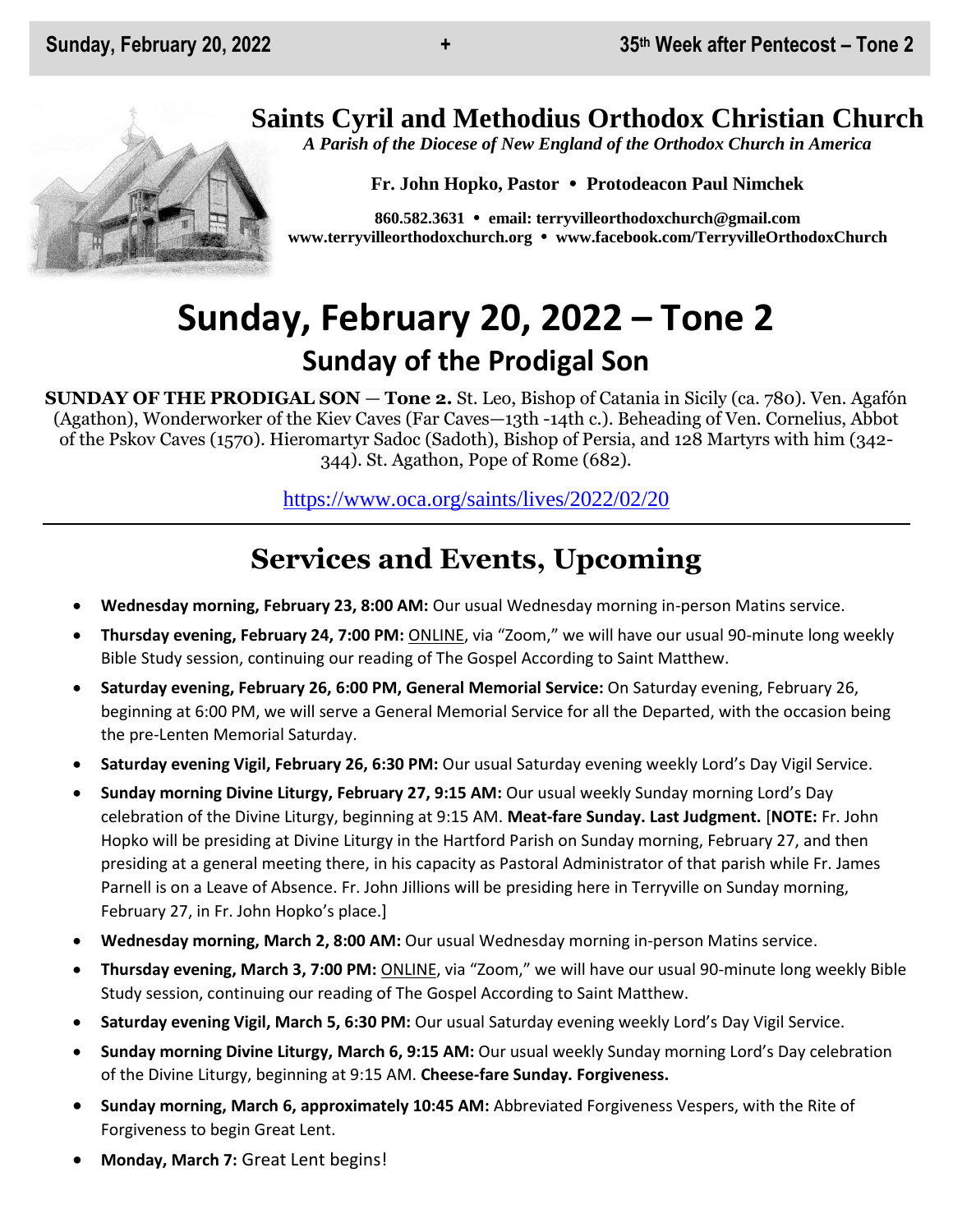## **PARISH PRAYER LIST**

**We pray for all victims of disease, disaster, difficulty, and senseless violence throughout the world.**

#### **+ THOSE WHO HAVE DEPARTED THIS LIFE:** *Memory Eternal!*

*First of all, we pray for all the thousands of victims of COVID-19.* 

| Newly Departed |
|----------------|
|----------------|

| ,,,,,, <i>,</i> ,,,,,,,,,,                                                        |           |            |
|-----------------------------------------------------------------------------------|-----------|------------|
| Archpriest Michael Fortounatto—acquaintance of Hopkos                             |           | d. 2/19/22 |
| Dorothy-Mat. C. Voytovich's mother                                                |           | d. 2/17/22 |
| Roy-Jacob J.'s grandfather                                                        |           | d. 2/17/22 |
| Robert-an acquaintance of the Hansons                                             |           | d. 1/30/22 |
| Ben-a friend of Mike A.'s                                                         |           | d. 1/29/22 |
| Joan Impressa—a friend of Marilou P.'s                                            |           | d. 1/20/22 |
| Dillon-a young man who died, leaving a young family-request of Jacob J. d.1/18/22 |           |            |
| Robert Nethery—once associated with the Waterbury Parish                          |           | d.1/16/22  |
| <b>Anniversaries of Repose - Memory Eternal!</b>                                  |           |            |
| Roman Zhyr                                                                        | 2/20/1946 |            |
| Anna Rosko                                                                        | 2/20/2017 |            |
| Andrew Letitia                                                                    | 2/21/1952 |            |
| Akim Dubnansky                                                                    | 2/21/1968 |            |
| Eva Pavelchak                                                                     | 2/21/1992 |            |
| John Hriceniak                                                                    | 2/21/2010 |            |
| Eva Mihailoff                                                                     | 2/21/2016 |            |
| Sophia Ivanchuk                                                                   | 2/22/1929 |            |
| Alexei Gys                                                                        | 2/22/1937 |            |
| Nellie Koltko                                                                     | 2/22/1998 |            |
| Tekla Grayson                                                                     | 2/23/1960 |            |
| Andrew Kaschak                                                                    | 2/23/1977 |            |
| Mary Sarofin                                                                      | 2/23/2003 |            |
| Anna Skalaban                                                                     | 2/24/1961 |            |
| Ellen (Hasko) Williams                                                            | 2/24/2001 |            |
| Olga Rewak                                                                        | 2/24/2006 |            |
| Emelian Mozelak                                                                   | 2/26/1939 |            |
| Alexander Oneperko                                                                | 2/26/1970 |            |

#### **THOSE IN NEED OF GOD'S MERCY AND HELP**

*First of all, we pray for all those suffering due to COVID-19, and those working to alleviate their suffering.*

#### *Persons captive and suffering for the Faith*

Metropolitan Paul and Archbishop John—hostages in Syria

#### *Those who are sick and suffering*

Priest John M.—a young priest, suffering with a vexing illness Matushka Anne Hosking—chronic illness; in need of our prayers Matushka Ann S.—chronic health challenges Fyodor (Frank) G.—suffering from Multiple Sclerosis (MS) Dolores T.—permanent colon malfunction following colon cancer treatment child Drew—grandson of friends of the Nimcheks; ongoing treatment for eye cancer Donna—Ann S.'s niece, Deb W.'s cousin; kidney disease Dayrl—Ann S.'s niece, Deb W.'s cousin; kidney disease JoAnn—acquaintance of Jeanne Moore; ovarian cancer MaryEllen—Louine K.'s daughter-in-law; suffering with Huntington's Disease Yelena "Lenna" M.—overcoming, by God's grace, serious health challenges Katie and Aubrey—a mother and daughter for whom we have been asked to pray Tanya B.—suffering long-term and lingering effects of brain hemorrhage Claudia A.—Waterbury parishioner; health challenges and recently widowed Mary Lynn—friend of Donna O.; battling breast cancer Barbara—friend of Patty N.; unwell and in need of prayerful support

Dorothy F.—Waterbury parishioner; still recovering from a serious surgery Michael "Mike" L.—ongoing health issues child George—young son of a Kenyan Orthodox priest; quite unwell Bill M.—struggling with health issues, please keep in prayer Paula—friend of Jim L.; struggling with cancer Dimitri—brother of Carolyn P.; health issues Maryna B.—dealing with some health issues Thomas—Patty N.'s nephew; battling cancer Wayne—Donna O.'s father Richard—a man struggling with cancer, for whom we have been asked to pray George Kla.—our fellow parishioner; facing a variety of health challenges Lorraine—friend of Joan M.; cancerous blood disease Joseph—friend of Jeanne M.; in need of prayers Dianna—Jennifer W.'s mother; suffering some health problems Thomas—fighting cancer; father of a friend of the Parish (S.H.) Yvonne K.—a person we have been asked to pray for; multiple myeloma Mark—friend of a parishioner (F.G.); critically ill Domenic—friend of a parishioner (F.G.); facing serious illness Louis—friend of a parishioner (F.G.); facing serious illness Brittney—facing possibly severe health issues; at the request of Kathy M. Jeanne M.—recovering from joint replacement surgery (doing well) Albert ("Al")—in need of prayers for healing; very unwell Kathy S.—Waterbury parishioner; facing health challenges Earlene L.—Mike and Jim L.'s mother; recent health issues Natonya L.—Mike and Jim L.'s family member; heart surgery Bach-Loan—a neighbor of Jeanne M.'s; recent serious health challenges Barbara S.—W'bury parishioner; recovering from surgery Rosemary—friend of Jack K.; recovering from recent stroke Rick—Deacon Paul and Patty's nephew; Rick is unwell and in need of prayers Peter—Deacon Paul and Patty's acquaintance; battling leukemia Christina—a woman battling cancer; acquaintance of Fr. John H. James B.—husband of a Waterbury parishioner; very unwell recently

#### *Shut-ins and those resident in long-term Care Facilities* Alex—John D.'s brother; suffering permanent effects of stroke

Dolores—Bob M.'s mother; resident in long-term eldercare

#### *Newly Illunined through Holy Baptism* child Julia—baptized 2/19/2022; John and Nina D.'s granddaughter

#### *Expectant Mothers*

Tracey and the child to be born of her—Tracey is G.. and J.. W.'s daughter-in-law Lucy and the child to be born of her—Lucy C. is our fellow parishioner Maura and the child to be born of her—Maura is Lucy and David C.'s friend Katherine and the child to be born of her—relative of the Hopkos

*Travelers, Those Soon to be Traveling, and Those Apart from Us All those who are traveling, soon to be traveling, or apart from us*

#### *Those from among us serving on active duty in the Armed Forces*

Fr. James P., Chaplain (MAJ)—now home from recent deployment Joel O.—U.S. Navy; hospital corpsman ("medic") Joseph B.—a Terryville neighbor; U.S. Marine Corps Joshua P.—husband of a niece of Fr. John's; U.S. Army officer and helicopter pilot Alexander—relative of Carolyn P.; 82nd Airborne Division U.S. Army soldier Derek—relative of Carolyn P.; U.S. Army soldier *Wedding Anniversaries*

#### NONE THIS WEEK

*Birthdays this coming week* George Klachany 2/20 Mark Orelup 2/20

**Prayers Requested:** One of our parishioners who is a teacher has asked prayers for one of her students. This student is battling a very serious illness. Please, keep this child and their loved ones in your prayers. Thank you. (Lord, hear us and have mercy!)

**Lenten Mission Services in the Connecticut Deanery:** We will be having Sunday afternoon/evening Lenten Mission Services in the Connecticut Deanery again this year. This is a longtime custom in the Deanery that we were not able to keep in 2020 and 2021, due to the COVID-19 event. A full schedule of those services will be shared via email and, also, in next weekend's Parish Bulletin.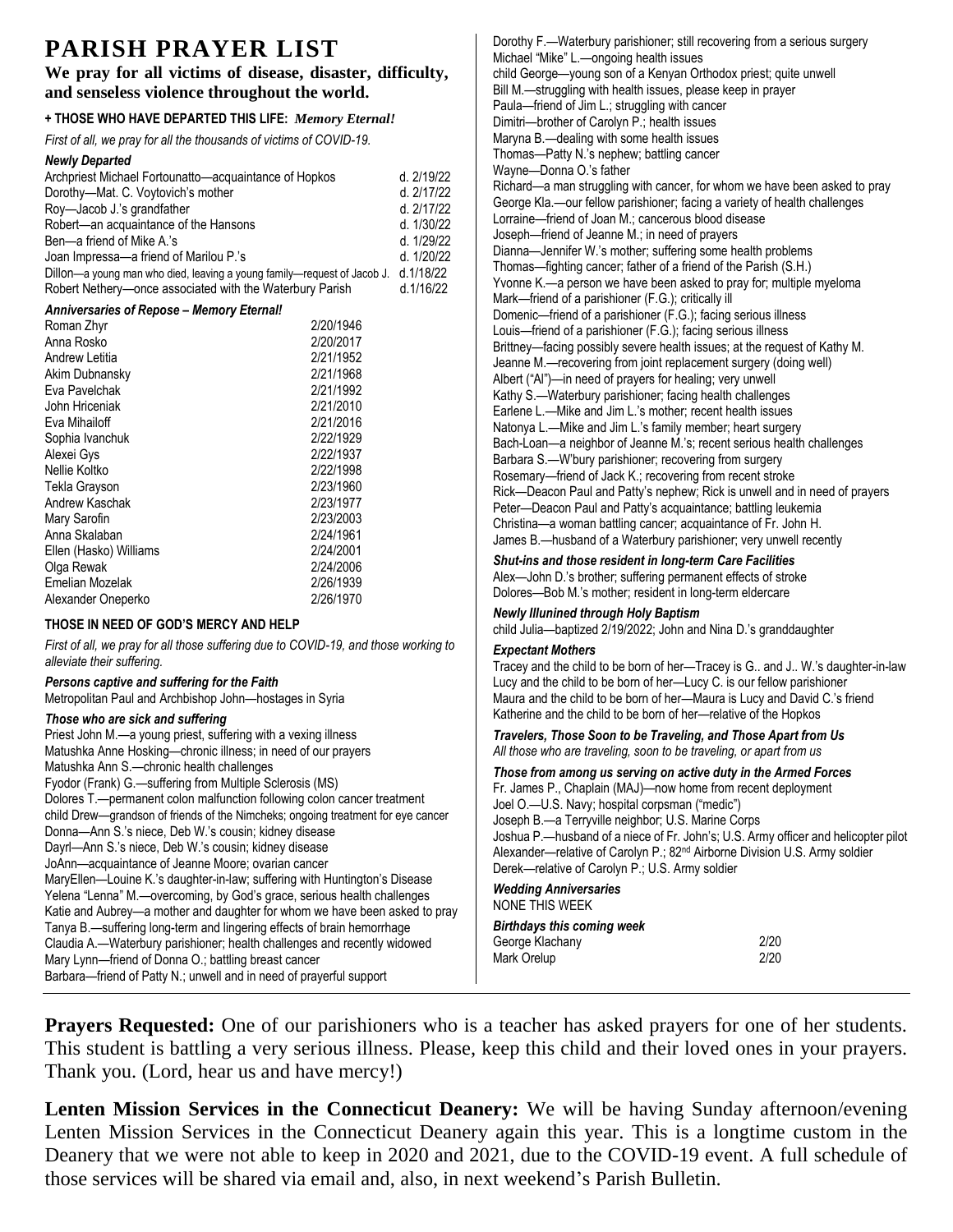#### **Notes from Fr. John: Russia and Ukraine**

Dear Members and Friends of Saints Cyril and Methodius Orthodox Church, Terryville, CT:

Glory to Jesus Christ!

Many of us have been following the troubles between Russia and Ukraine, which have recently become more acute. Statistics vary (given how the question is framed), but we can say, with reasonable accuracy, that about three-quarters of those who identify ethnically or culturally as Russian and two-thirds of those who identify ethnically or culturally as Ukrainian, also identify themselves, in the category of religion, as being Orthodox Christians.

The politics of the present difficulties between Ukraine and Russia are complicated, because the matter of how any given person identifies ethnically, culturally, or religiously, does not necessarily track neatly with how that same person identifies nationally or politically. It is possible for people who are equally committed and faithful in their Orthodox Christian Faith to differ about the politics of this matter.

However, all of us should be praying—whatever these troubles are right now in that part of the world, and whatever our thoughts are about just solutions—that peace will reign, and that violence will be avoided.

History teaches us that when war comes, profound human suffering inevitably comes with it. Thus, war-making must always be the very last of the options that we consider for action when there are difficulties between us. May the God of Peace, grant us peace. Lord, hear our prayer.

In Christ,

*Fr. John H.*

Archpriest John Hopko, Pastor

#### **Adjustments to the Health Safety Protocols at the Terryville (CT) Parish – A Letter dated February 18, 2022**

Dear Members and Friends of Saints Cyril and Methodius Orthodox Church, Terryville, CT:

Glory to Jesus Christ!

With the consensus of our Terryville Parish Council, we are once again adjusting our health safety protocols here at Church. We have health safety protocols because of COVID-19, and other communicable diseases.

First, do not come to Church if you are sick or have been significantly exposed to sickness. It is not "heroic" to ignore obvious symptoms of communicable disease, and then attend Church events, regardless. If you are sick, please, stay home until you are well.

Second, we are no longer requiring people attending services and events here at Church to wear facemasks (facial PPE). Anyone who feels safer wearing a mask is welcome to do so. However, masking is now optional.

Third, we are restoring the use of the full Choir to Parish life. The Choir will, as usual and customary, sing the hymns and responses at our liturgical services. Any Choir member who would still prefer not to sing in the Choir is free, of course, not to rejoin the Choir until such time as they feel more comfortable doing so.

Fourth, we will no longer be using a sign-in sheet at Church. We are able to keep track of who has been at Church by observation. We do not need a written record.

Fifth, beginning with gatherings following the evening celebration of the Divine Liturgy of the Pre-Sanctified Gifts during the weeks of Great Lent, we will begin to reintroduce into our Parish life fellowship gatherings following the conclusion of liturgical services. At first, these fellowship gatherings will be very simple in nature. For the Lenten gatherings, we will be asking one family to provide some Lenten soup and bread for those who choose to stay and take part in these gatherings. We will set up the tables and chairs in our downstairs social hall in such a way that there is plenty of room to spread out and keep some distance between family groups. Once we experience these gatherings, if we find them satisfactory, we will consider adding more such gatherings to our schedule, such as Sunday morning Coffee Social Hours.

Finally, we do ask everyone attending services and events at our Parish Church to respect other peoples' personal space. Do not assume that any person is comfortable with your close presence. Some of us are more comfortable keeping distance from others. Conversations and other communications can be had from a distance of six to eight feet, quite easily. Respect other people's space. Again, some of us prefer, always (not just when there is a lot of illness prevalent in the community), to have our personal space honored. Also, do not assume that someone is comfortable shaking your hand or other physical contact. Ask permission to stand near people or to contact them in any physical way. Do not make assumptions. (A personal note: As some of you know, I, for one, prefer not to shake peoples' hands or contact anyone physically. I would rather, myself, interact from a distance.)

Thank you for your understanding and cooperation with all of the above. If you have any questions or concerns, please, contact me at your earliest convenience.

With love in Christ,

*Fr. John H.*

Archpriest John Hopko, Pastor